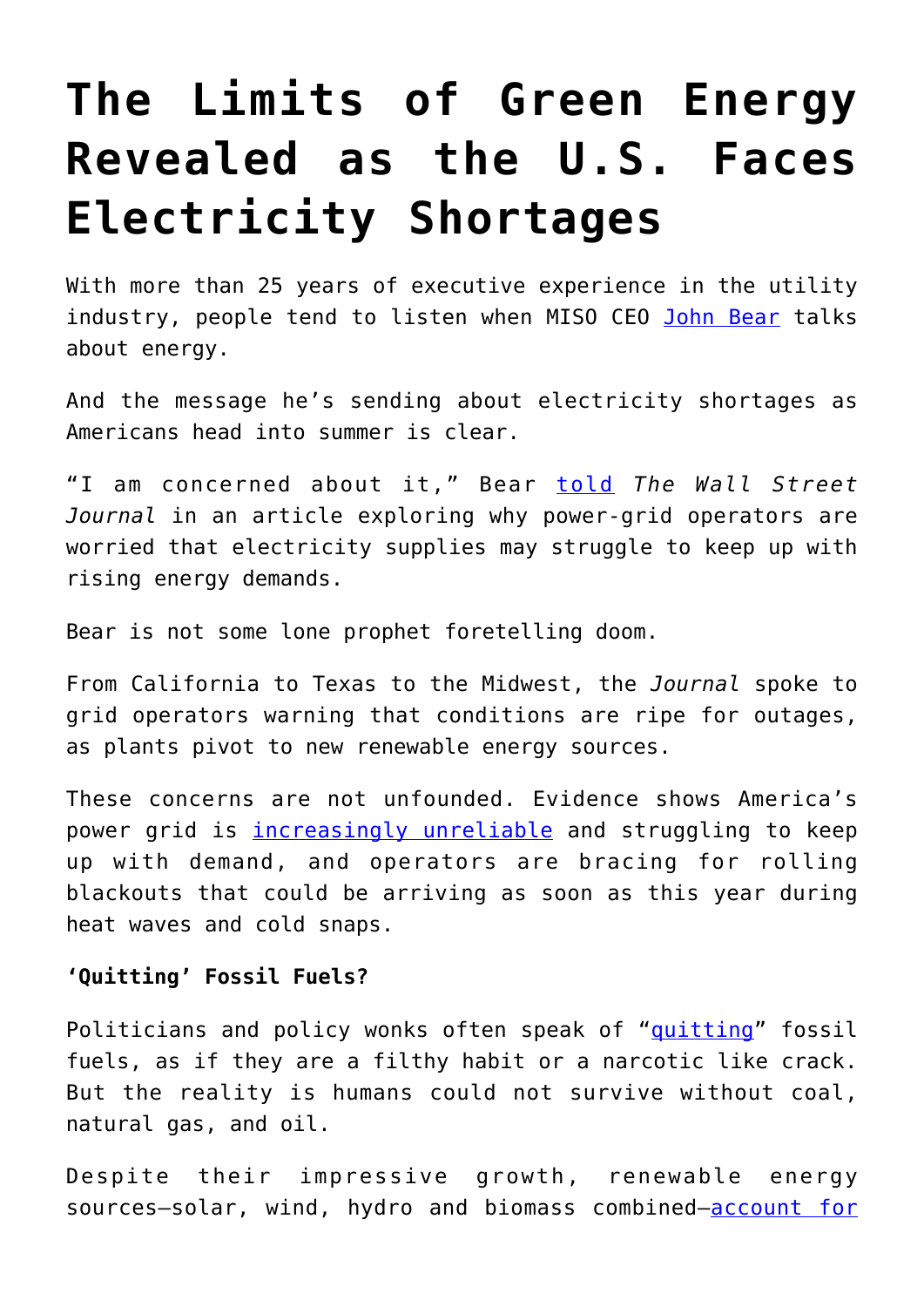[just 20 percent](https://www.eia.gov/tools/faqs/faq.php?id=427&t=3) of U.S. utility-scale electricity generation.

Fossil fuels, on the other hand, provide 61 percent of utility-scale electricity generation in the country. They heat and cool our homes, run our appliances, and feed the Teslas we drive.

While there is a great deal of excitement around the potential of renewable energy, one cannot simply replace a coal plant with a wind or solar farm and expect things will go just fine. These are intermittent energy sources, for one, but their construction and expansion has also been hit with delays for a variety of reasons, [including inflation and supply chain](https://www.wsj.com/articles/shanghai-lockdown-reignites-supply-chain-problems-for-u-s-companies-11651656601?mod=article_inline) [bottlenecks.](https://www.wsj.com/articles/shanghai-lockdown-reignites-supply-chain-problems-for-u-s-companies-11651656601?mod=article_inline)

"Every market around the world is trying to deal with the same issue," Brad Jones, interim chief executive of the Electric Reliability Council of Texas, told the *Journal*. "We're all trying to find ways to utilize as much of our renewable resources as possible…and at the same time make sure that we have enough dispatchable generation to manage reliability."

The shift from filthy coal to clean energy has not always been smooth.

Last year, for example, Hawaiian officials [were stunned to](https://fee.org/articles/hawaii-is-replacing-its-last-coal-plant-with-a-giant-battery-powered-by-oil/) [learn](https://fee.org/articles/hawaii-is-replacing-its-last-coal-plant-with-a-giant-battery-powered-by-oil/) the coal plant they had killed had been replaced with a massive battery powered by oil, which one public official described as ["going from cigarettes to crack.](https://www.utilitydive.com/news/cigarettes-to-crack-hawaii-regulators-blast-heco-fossil-fuel-transition-plan/596842/)"

## **Green Energies Have Costs, Too**

It's true that fossil fuels come with tradeoffs. They can be messy and they emit greenhouse gasses. But the idea that "green" energies do not come with similar environmental tradeoffs is simply not true.

That electric car your neighbor just bought probably [isn't as](https://fee.org/articles/electric-cars-aren-t-nearly-as-green-as-people-think/) [green as he thinks](https://fee.org/articles/electric-cars-aren-t-nearly-as-green-as-people-think/). It takes tens of thousands of pounds of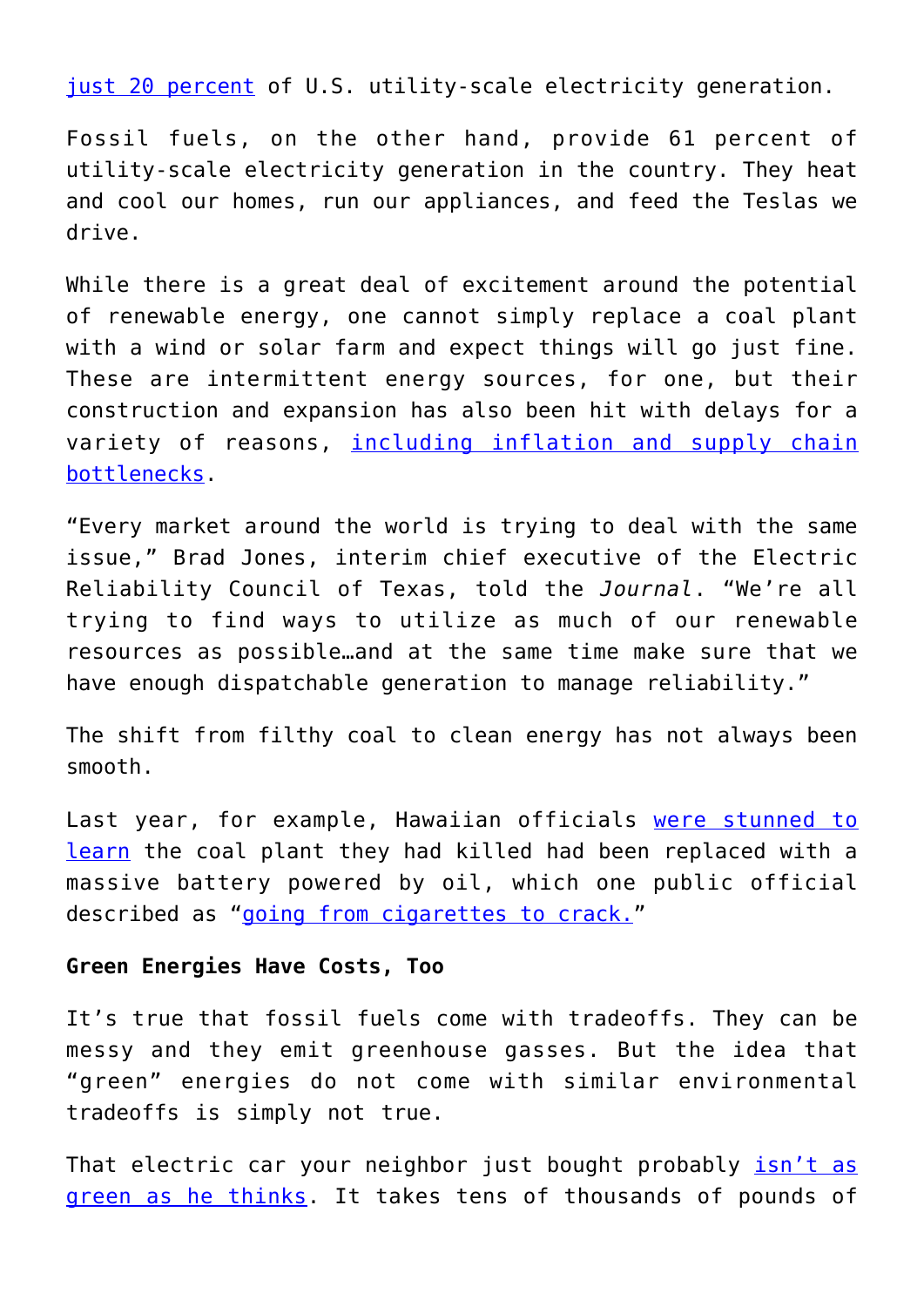CO2 emissions to produce those fancy Tesla batteries, [research](https://www.ifo.de/DocDL/sd-2019-08-sinn-karl-buchal-motoren-2019-04-25.pdf) [shows](https://www.ifo.de/DocDL/sd-2019-08-sinn-karl-buchal-motoren-2019-04-25.pdf).

Jason Hickel, an economic anthropologist, argues that renewable energy has the potential to be just as destructive to the environment as fossil fuels. While the phrase "clean energy" might conjure up images of beaming sunshine, rainbows, and gales of wind, the reality is far different.

Writing in *Foreign Policy*, Hickel noted the transition to renewable energy sources exacts a serious toll on the environment; it requires massive amounts of energy, not to mention the extraction of minerals and metals at great environmental and social costs.

[A little-noticed World Bank study](http://documents.worldbank.org/curated/en/207371500386458722/The-Growing-Role-of-Minerals-and-Metals-for-a-Low-Carbon-Future) examined just the amount of material it would take to get to a "zero emission" economy.

"[The] results are staggering," Hicekl noted, extrapolating using some basic arithmetic, "34 million metric tons of copper, 40 million tons of lead, 50 million tons of zinc, 162 million tons of aluminum, and no less than 4.8 billion tons of iron."

It's easy, of course, not to think about such matters, just like it's easy to not think about the fact that there's [a good](https://www.theguardian.com/environment/2021/jan/03/child-labour-toxic-leaks-the-price-we-could-pay-for-a-greener-future) [chance the lithium-ion battery](https://www.theguardian.com/environment/2021/jan/03/child-labour-toxic-leaks-the-price-we-could-pay-for-a-greener-future) powering your EV was made with cobalt mined by a child in the Democratic Republic of Congo, where the vast majority of the world's cobalt is mined.

These are unpleasant realities, but they are realities nevertheless, and they remind us of [an important economic](https://www.youtube.com/watch?v=3_EtIWmja-4) [adage](https://www.youtube.com/watch?v=3_EtIWmja-4) popularized by economist Thomas Sowell: there are no solutions, there are only trade offs. (In economics, this idea is sometimes expressed as [opportunity cost.](https://study.com/academy/lesson/trade-offs-in-economics-definition-examples.html#:~:text=Lesson%20Summary-,In%20economics%2C%20the%20term%20trade%2Doff%20is%20often%20expressed%20as,%2C%20money%20or%20energy)%20wisely.) It's the idea that you must sacrifice something to obtain a product or service or experience, even if it's simply your time or attention.)

When it comes to fossil fuels, many Americans tend to ignore